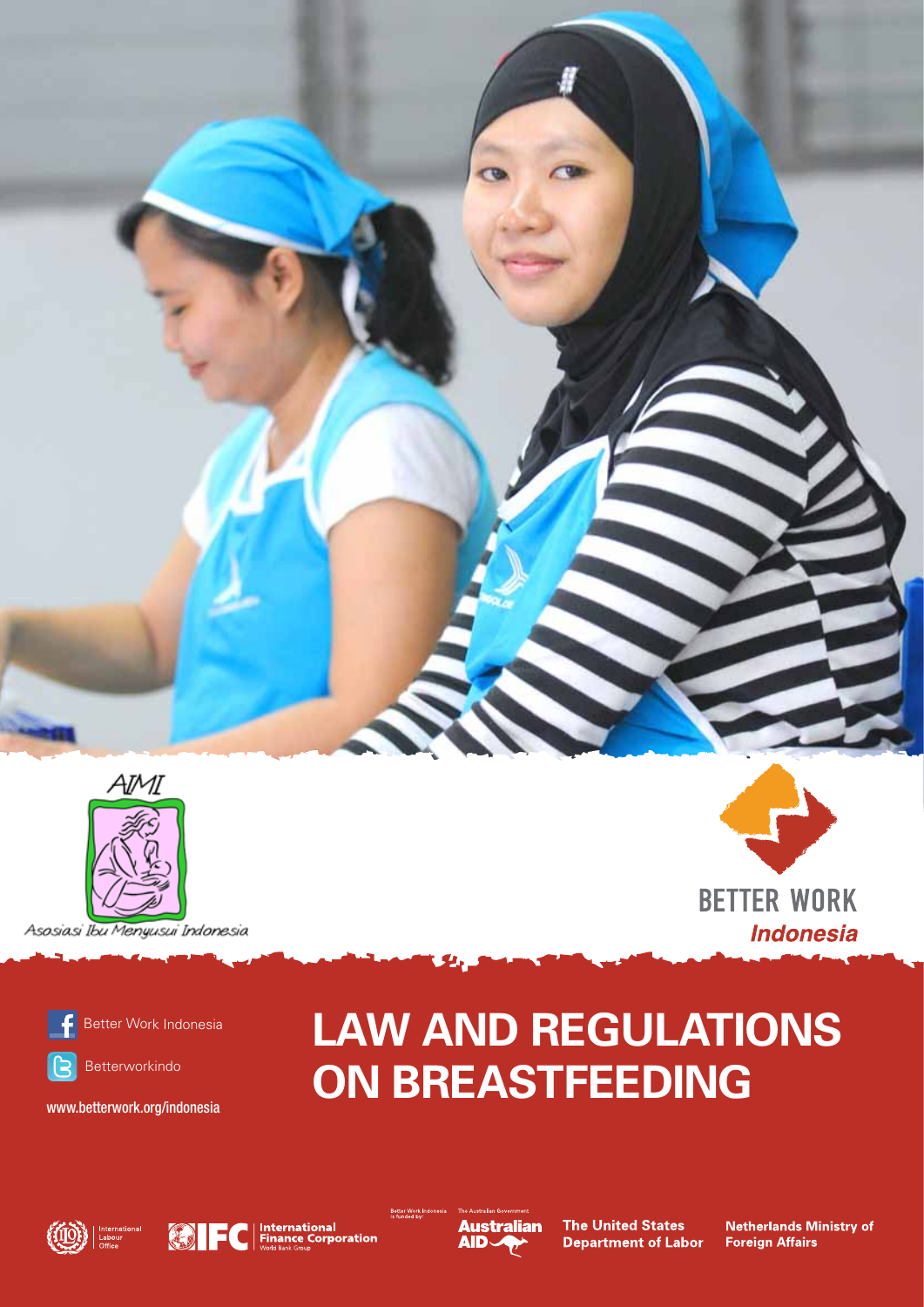# 1945 CONSTITUTION

Article 27, Paragraph (2) Every citizen shall have the right to work and to earn a humane livelihood. Article 28B, Paragraph (2) Every child shall have the right to live, to grow and to develop, and shall have the right to protection from violence and discrimination.

# UU Substitute GOVERNMENT REGULATION

## Law No. 49 of 1999 on Human Rights

Article 49, Paragraph (2) :

Women are entitled to special protection in the undertaking of work or a profession that can threaten their safety and/or reproductive health.

#### Explanations:

"Special protection of reproductive health" refers to health care that is related to a woman's reproductive function, such as menstruation, pregnancy, childbirth and providing the opportunity to breastfeed children.

#### Act No. 13 of 2003 concerning Manpower

#### Article 82, Paragraph (1) :

Female workers/labourers are entitled to a 1.5 (one-and-a-half) month's period of rest before the time at which they are estimated by an obstetrician or a midwife to give birth to a baby and another 1.5 (one-and-a-half) month's period of rest thereafter.

#### Article 82, Paragraph (2) :

A female worker/ labourer who has a miscarriage is entitled to a period of rest of 1.5 (one-and-a-half ) months or a period of rest as stated in the medical statement issued by the obstetrician or midwife.

#### Article 83 :

Entrepreneurs are under an obligation to provide proper opportunities to female workers/ labourers whose babies still need breastfeeding to breastfeed their babies if that must be performed during working hours.

#### Explanations:

What is meant by "providing proper opportunities to female workers/labourers to breastfeed their babies during working hours" are periods of time provided by the enterprise to the female workers/labourers to breastfeed their babies, by taking into account the availability of a place/room that can be used for such a purpose according to the enterprise's conditions and financial ability, which shall be regulated in the company regulations or collective labour agreements.

#### Health Law No. 36/2009

#### Article 128 :

- (1) Every child has the right to receive breast milk exclusively from birth for a minimum of 6 (six) months, unless there is a medical indication to the contrary.
- (2) During the breastfeeding period, the family, the Government, the Local Government and the community must give full support to the mother's infant by providing time and special facilities.
- (3) Provision of specialised facilities as referred to in paragraph (2) shall be implemented in the workplace and in public facilities.

#### Explanations:

1. The meaning of "every child has the right to receive breast milk exclusively" is giving a child only breast milk for a minimum of 6 (six) months, with a possibility of continuing until the age of 2 (two) years together with complementary foods. What is meant by "medical indication" is when a health professional indicates that a mother is not in a healthy enough condition to provide breast milk.

2 and 3: Require no further explanation.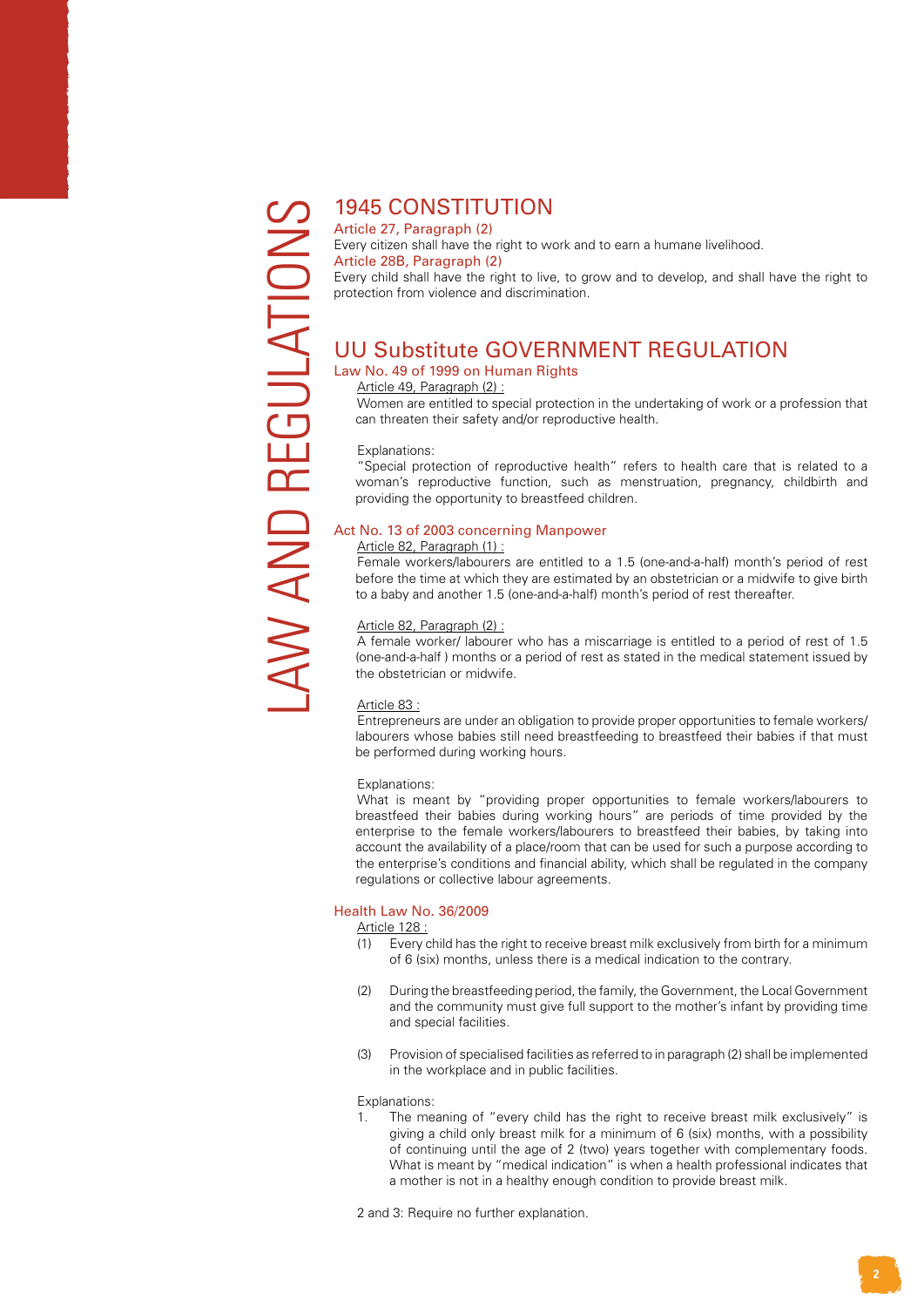#### Article 129 :

- (1) The Government shall be responsible for stipulating policies in order to guarantee the rights of infants to be exclusively breastfed.
- (2) Further provisions as referred to in paragraph (1) shall be governed by Government Regulations.

#### Explanations:

- 1. The term "policies" in this provision means setting norms, standards, procedures and criteria.
- 2. No further explanation required.

#### Article 200 :

Any person who intentionally hinders exclusive breastfeeding programmes as referred to in Article 128 paragraph (2) shall be sentenced to a term of imprisonment (maximum 1 year) and/or to a fine (maximum amount of Rp. 100,000,000.00; One hundred million Rupiah)

#### Article 201 (1) :

- (1) In the case that criminal acts are committed by a corporation as referred to in Article 190 paragraph (1), Article 191, Article 192, Article 196, Article 197, Article 198, Article 199, and/or Article 200, in addition to imprisonment and fines against management, a penalty can be imposed on the corporation in the form of a fine, 3 (three) times as severe as the fine referred to in Article 190 paragraph (1), Article 191, Article 192, Article 196, Article 197, Article 198, Article 199 and Article 200.
- (2) In addition to criminal penalties as described in paragraph (1), the corporation may also be penalised in the form of a :
	- a. Revocation of business permit; and/or
	- b. Revocation of status as a legal entity.

Explanations: No further explanations required.

## GOVERNMENT REGULATIONS

#### PP. 24/1976 on Civil Servant Leave

Article 15 :

- (1) Female civil servants who miscarriage are entitled to sick leave for a maximum period of 1.5 (one-and-a-half) months.
- (2) In order to obtain sick leave as referred to in paragraph (1), female civil servants must submit a written request, together with a medical record from a doctor or midwife, to the authorisation officer.

#### Article 19 :

- (1) For the birth of the first, second and third child, female civil servants are entitled to maternity leave.
- (2) For the birth of the fourth child and any other children thereafter, female civil servants are entitled to leave without pay.
- (3) Duration of maternity leave as referred to in paragraphs (1) and (2) is 1 (one) month before and 2 (two) months after birth.

#### Article 21 :

During maternity leave, female civil servants are entitled to full remuneration.

#### Government Regulation 33/2012 on Granting Exclusive Breastfeeding

Objectives (Article 2):

- Guarantee the child's right to be exclusively breastfeed from birth to 6 (six) months.
- Protect mothers who breastfeed their babies exclusively.
- Enhance the role and support that the family, society, local government and Government provide to exclusive breastfeeding.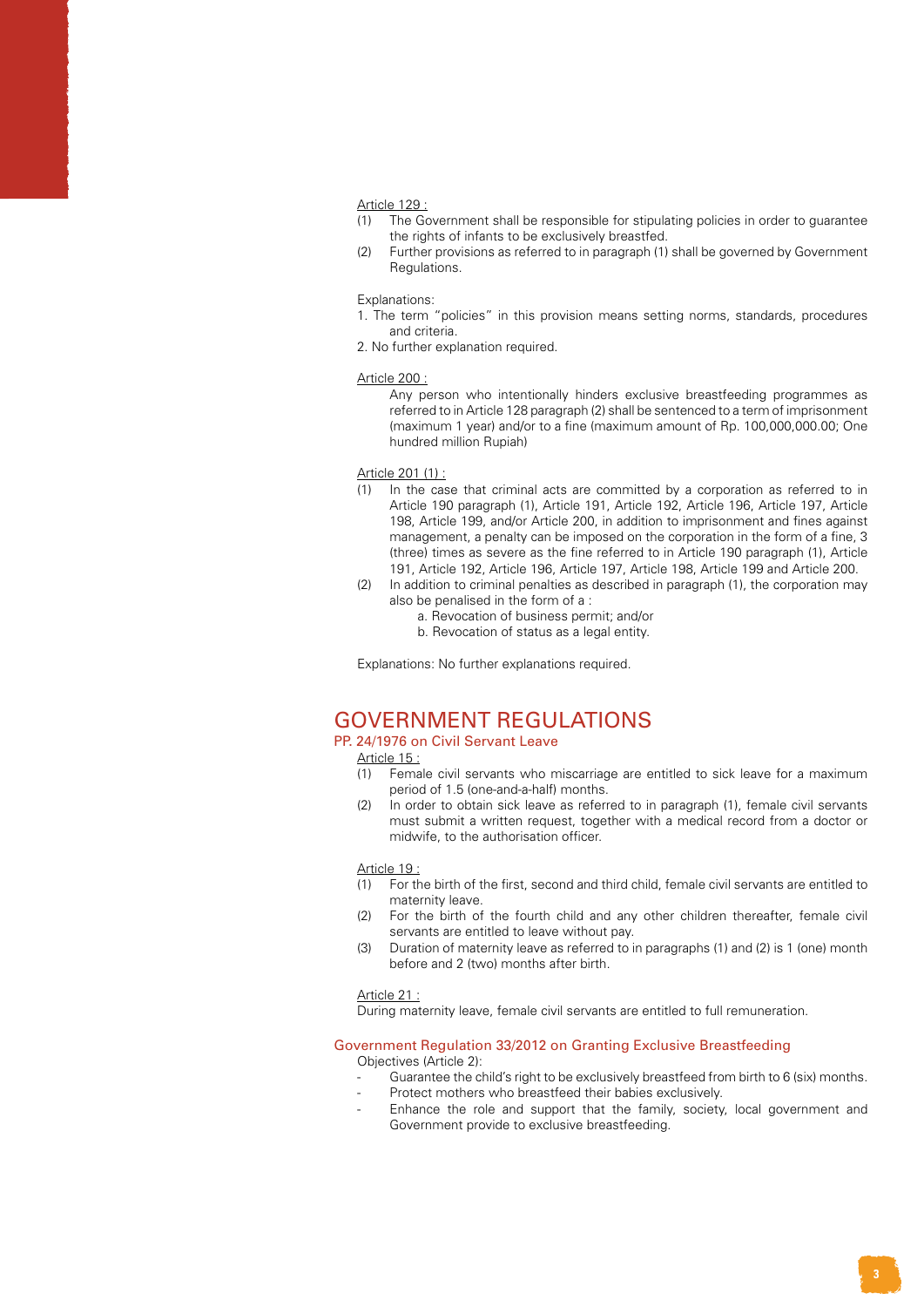#### Workplace and Public Facilities

Article 30 :

Paragraphs 1 and 2 :

Workplace and Public Facilities must support exclusive breastfeeding in accordance with company regulations that govern relations between employers and workers or through agreements between union workers and employers (otherwise, as stipulated in Article 36, criminal sanctions are to be imposed in accordance with Health Law Article 200/201).

#### Paragraph 3 :

Workplace and Public Facilities must provide special facilities for breastfeeding and/or expressing breast milk, in accordance with the conditions and capacity of the enterprise (otherwise, as stipulated in Article 36, criminal sanctions are to be imposed in accordance with Health Law Article 200/201).

#### Article 31 :

A "workplace" encompasses a company and government offices, local government and the private sector.

Explanation: Office includes prisons.

#### Article 32 :

"Public facilities" include health facilities, hotels, inns or guest houses (lodging), recreational places, transportation terminals, train stations, airports, seaports, shopping centres, sports centres, refugee shelters and any other public facilities.

#### Article 33 :

Health facilities must support exclusive breastfeeding, based on the "10 (ten) Steps to Successful Breastfeeding".

#### Article 34 :

The management/executive board of a workplace shall provide opportunities for working mothers to breastfeed or express their breast milk during working hours at the workplace (otherwise, as stipulated in Article 36, criminal sanctions are to be imposed in accordance with Health Law Article 200/201).

#### Article 35 :

The management/executive board of a workplace and the administrator of a public facility shall introduce internal regulations that support successful exclusive breastfeeding programmes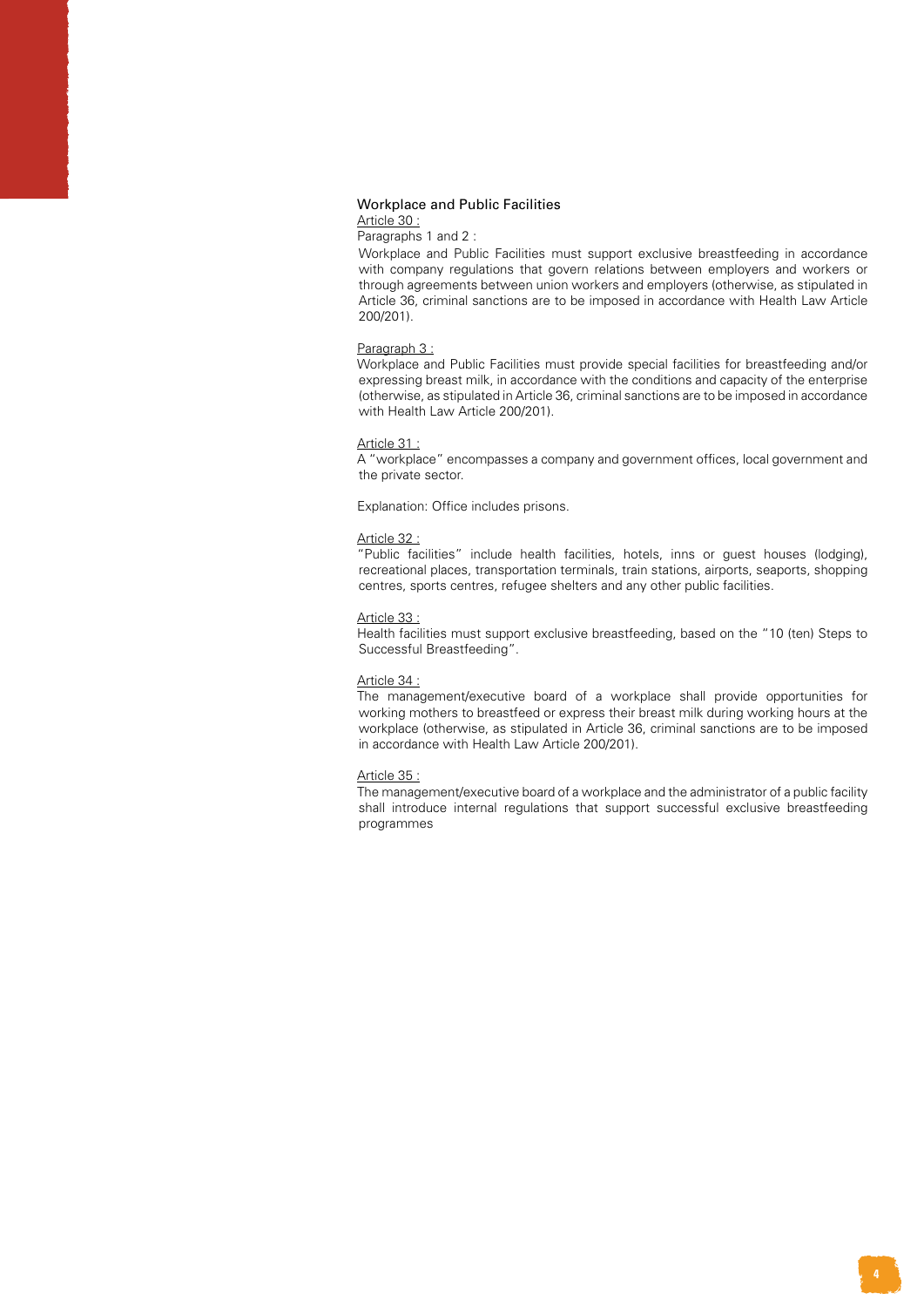#### Minister of Health Decree 2004 No 450/MENKES/SK/VI/2004 on Exclusive Breastfeeding in Indonesia

- To endorse exclusive breastfeeding in Indonesia for 6 (six) months, with a possibility of continuing until the age of 2 (two) years together with complementary foods.
- Health care staff must inform all mothers who have just given birth to breastfeed their infants exclusively with reference to the "10 (ten) Steps to Successful Breastfeeding", as follows:
	- a. Every facility that provides maternity services and care must have a written breastfeeding policy that is routinely communicated to all health care staff.
	- b. Conduct training for all health care staff in skills necessary to implement this policy. c. Inform all pregnant women about the benefits and management of breastfeeding,
	- starting from the pregnancy period, to the child's birth and up to 2 years of age, including how to overcome the difficulties of breastfeeding.
	- d. Help mothers initiate breastfeeding within half an hour of birth in the delivery room. If a mother has a Caesarean section, the child can breastfeed half an hour after the mother regains consciousness.
	- e. Show mothers how to breastfeed and how to continue expressing milk in cases where mothers must be separated from their infants due to medical conditions.
	- f. Do not give new born infants any food or drink other than breast milk, unless medically advised otherwise.
	- g. Practice "rooming-in" i.e.: allowing mothers and infants to remain together 24 hours a day.
	- h. Encourage breastfeeding on demand.
	- i. Give no artificial teats or pacifiers (also known as dummies or soothers) to breastfeeding infants.
	- j. Encourage the establishment of breastfeeding support groups and refer mothers to these groups upon discharge from the hospital or clinic.

Joint Regulations of 3 Ministers (Minister of Empowerment of Women and Child Protection, Minister of Manpower and Transmigration and Minister of Health) (No.48/MEN.PP/XII/2008, PER.27/MEN/XII/2008 and 1177/MENKES/PB/XII/2008) on Allowing Mothers to Express Breast Milk during Working Hours in the Workplace Article 2:

#### The objective of this joint regulation:

- Provide an opportunity for female workers/labourers to express breast milk during working hours and to store the expressed breast milk for an infant's later use.
- To fulfil the rights of female workers/labourers to improve the mother's and the child's health.
- To fulfil the child's right to obtain breast milk in order to gain appropriate nutrition and to build a strong immune system.
- To improve the quality of human resources at an early stage.

#### Article 3 :

#### Obligations and Responsibilities

(1) The Minister of Empowerment of Women and Child Protection is responsible for:

- a. Providing knowledge and understanding to female workers/labourers on the importance of breastfeeding for child development and the health of the working mother.
- b. Informing employers or management at the workplace on the conditions required to give female workers/labourers the opportunity to express their breast milk during working hours at the workplace.
- (2) The Minister of Manpower and Transmigration is responsible for:
	- a. Encouraging employers/trade unions/labour unions to regulate procedures for breastfeeding in the company regulations or collective labour agreements, with reference to Indonesian labour laws.
	- b. Coordinating the socialisation of workplace breastfeeding.
- (3) The Minister of Health is responsible for:
	- a. Conducting training and providing well trained staff in breastfeeding.
	- b. Providing and disseminating all types of communication material, information and educational material on the benefits of expressing breast milk.